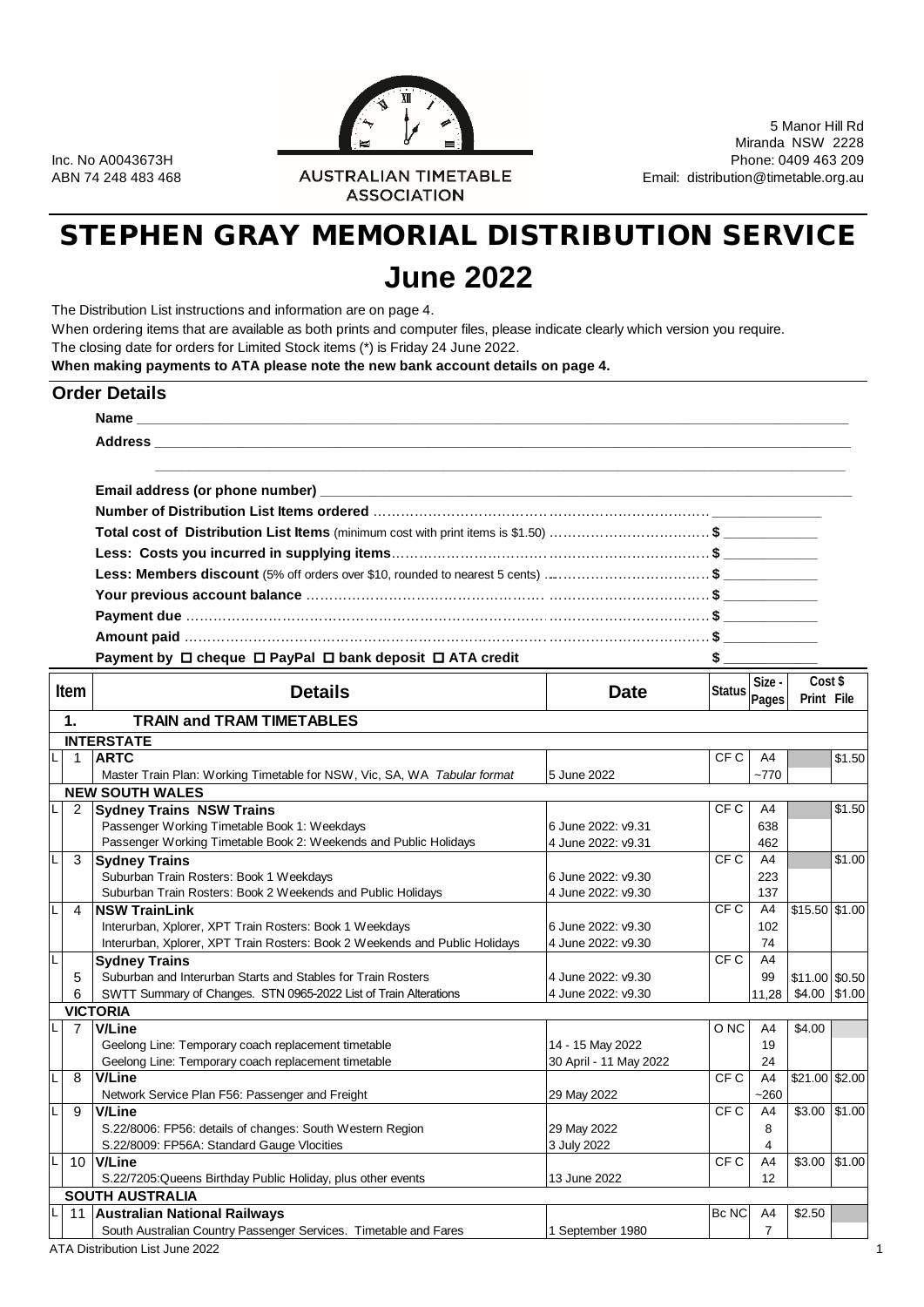|         | Item | <b>Details</b>                                                                                                          | <b>Date</b>                         | <b>Status</b>   | Size -<br>Pages | Cost \$<br>Print File |        |
|---------|------|-------------------------------------------------------------------------------------------------------------------------|-------------------------------------|-----------------|-----------------|-----------------------|--------|
|         | 12   | <b>SteamRanger</b>                                                                                                      |                                     | O <sub>C</sub>  | DL F            | \$2.00                |        |
|         |      | Every Station is a Destination Running Calendar Mount Barker - Victor Harbor                                            | 2022 / 2023                         |                 |                 |                       |        |
|         |      | Heritage Railway Information brochure and timetable Goolwa - Victor Harbor                                              | 2021 / 2022                         |                 |                 |                       |        |
| L       |      | 13 Pichi Richi Railway                                                                                                  |                                     | O <sub>C</sub>  | DL F            | \$1.50                |        |
|         |      | Pichi Richi Railway Timetable                                                                                           | 2022                                |                 |                 |                       |        |
|         |      | <b>NEW ZEALAND</b>                                                                                                      |                                     |                 |                 |                       |        |
| НI      |      | 14 Kiwi Rail                                                                                                            |                                     | CF C            | A4              |                       | \$1.00 |
|         |      | North Island, South Island Master Train Plans No 5                                                                      | 29 May 2022                         |                 | 5, 4            |                       |        |
|         |      | North Island, South Island Master Train Plans No 4 (with alteration schedule)                                           | 28 April 2022                       |                 | 5, 4            |                       |        |
| НI      | 15   | <b>Auckland Metro</b>                                                                                                   | 16 May 2022                         | CF <sub>C</sub> | A4              |                       | \$0.50 |
|         |      | <b>Master Train Plan Alterations</b>                                                                                    |                                     |                 | 1               |                       |        |
| L       |      | <b>EUROPE</b><br>16 European Rail Timetable                                                                             |                                     | O <sub>C</sub>  | B <sub>5</sub>  | \$45.00               |        |
| $\star$ |      | European Rail Timetable Summer 2022 includes International Timetables Summary June 2022                                 |                                     |                 | $-674$          |                       |        |
|         | 2.   | <b>BUS and FERRY TIMETABLES</b>                                                                                         |                                     |                 |                 |                       |        |
|         |      | <b>REGIONAL NEW SOUTH WALES</b>                                                                                         |                                     |                 |                 |                       |        |
| F       |      | 17 Newcastle Transport                                                                                                  | 3 April 2022                        | O <sub>C</sub>  | DL              | \$5.00                |        |
|         |      | 11 Charlestown to Newcastle                                                                                             |                                     |                 | 12              |                       |        |
|         |      | 12 Maryland to Merewether                                                                                               |                                     |                 | 12              |                       |        |
|         |      | 13 Glendale to Newcastle                                                                                                |                                     |                 | 12              |                       |        |
|         |      | 14 Swansea Heads to Newcastle                                                                                           |                                     |                 | 16              |                       |        |
|         |      | 21 22 25 28 Mt Hutton & Charlestown to Broadmeadow & Newcastle                                                          |                                     |                 | 20              |                       |        |
|         |      | 23 24 26 27 47 Wallsend & Jesmond to Broadmeadow & Newcastle                                                            |                                     |                 | 24              |                       |        |
|         |      | 29 41 43 48 Swansea North & Belmont to Charlestown, Warners Bay & Glendale                                              |                                     |                 | 16              |                       |        |
|         |      | 42 44 46 John Hunter Hospital, Warners Bay & Glendale to Wallsend & Kotara<br><b>Picton Buslines</b>                    |                                     | O <sub>C</sub>  | 12<br>DL        | \$1.50                |        |
|         | M 18 | 900-914 Town Services                                                                                                   | 1 September 2021                    |                 |                 |                       |        |
|         |      | <b>VICTORIA: MELBOURNE</b>                                                                                              |                                     |                 |                 |                       |        |
|         |      | G 19 Public Transport Victoria                                                                                          |                                     | O <sub>C</sub>  | A4              | \$1.50                |        |
|         |      | Route 626: Middle Brighton - Chadstone                                                                                  | 31 January 2022                     |                 |                 |                       |        |
|         |      | Route 788: Frankston to Portsea                                                                                         | 14 November 2022                    |                 |                 |                       |        |
|         | 20   | <b>Maldon Neighbourhood centre</b>                                                                                      |                                     | O <sub>C</sub>  | DL F            | \$1.50                |        |
|         |      | Community Bus: Maldon, Castlemaine, Kangaroo Flat & Maryborough                                                         | (Undated, but current)              |                 |                 |                       |        |
|         |      | <b>SOUTH AUSTRALIA</b>                                                                                                  |                                     |                 |                 |                       |        |
|         | 21   | <b>Sealink</b>                                                                                                          |                                     | O <sub>C</sub>  | DL F            | \$1.50                |        |
|         |      | Ferry & Coach Connection to Kangaroo Island                                                                             | 1 April 2021 - 31 March 2022        |                 |                 |                       |        |
|         |      | <b>WESTERN AUSTRALIA</b><br>$H$ 22 Transperth                                                                           |                                     | o c             | 85 x            | \$12.00               |        |
|         |      | TT 11: Routes 210 211 231 232 Thornlie-Gosnells                                                                         | 30 January 2022                     |                 | 245F            |                       |        |
|         |      | TT 12: Routes 30 31 Perth-Curtin Uni/Salter Pt                                                                          | 30 January 2022                     |                 |                 |                       |        |
|         |      | TT 14: Routes 201 202 203 Cannington Local Services                                                                     | 30 January 2022                     |                 |                 |                       |        |
|         |      | TT 15: Routes 72 75 Perth-Cannington/Canning Vale                                                                       | 30 January 2022                     |                 |                 |                       |        |
|         |      | TT 16: Routes 32 33 Perth-Como/Curtin Central                                                                           | 30 January 2022                     |                 |                 |                       |        |
|         |      | TT 19: Routes 34 35 Perth-Cannington/South Perth<br>TT 37: Routes 511 512 513 Murdoch-Fremantle                         | 30 January 2022<br>30 January 2022  |                 |                 |                       |        |
|         |      | TT 58: Routes 402 403 404 Perth-Stirling                                                                                | 30 January 2022                     |                 |                 |                       |        |
|         |      | TT 59: Routes 413 414 415 Glendalough-Stirling                                                                          | 30 January 2022                     |                 |                 |                       |        |
|         |      | TT 62: Routes 421 422 423 425 Stirling-Scarborough/Warwick                                                              | 30 January 2022                     |                 |                 |                       |        |
|         |      | TT 65: Routes 460 461 462 Whitfords-Joondalup                                                                           | 30 January 2022                     |                 |                 |                       |        |
|         |      | TT 71: Routes 19 20 406 Perth-Yokine                                                                                    | 19 December 2021                    |                 |                 |                       |        |
|         |      | TT 74: Routes 374 375 Mirrabooka-Whitfords/Alexander Hts<br>TT 76: Routes 360 361 362 Perth-Alexander Heights           | 30 January 2022<br>19 December 2021 |                 |                 |                       |        |
|         |      | TT 78: Routes 483 484 Clarkson-Alkimos                                                                                  | 30 January 2022                     |                 |                 |                       |        |
|         |      | TT 83: Routes 490 491 Butler-Two Rocks/Yanchep                                                                          | 30 January 2022                     |                 |                 |                       |        |
|         |      | TT 103: Routes 41 42 48 55 Guildford Rd Services                                                                        | 19 December 2021                    |                 |                 |                       |        |
|         |      | TT 122: Routes 523 525 526 527 Cockburn Central-Treeby/Aubin Grove                                                      | 30 January 2022                     |                 |                 |                       |        |
|         |      | TT 123: Route 534 535 536 537 Aubin Grove-Hammond Pk/Wandi<br>TT 124: Routes 540 541 542 543 544 Kwinana Local Services | 30 January 2022<br>30 January 2022  |                 |                 |                       |        |
|         |      | TT 131: Routes 558 559 561 Rockingham-Mandurah/Secret Harbour                                                           | 30 January 2022                     |                 |                 |                       |        |
|         |      | TT 132: Routes 584 586 587 Mandurah-Madora Bay/ Lakelands                                                               | 30 January 2022                     |                 |                 |                       |        |
|         |      | TT 135: Routes 564 565 566 567 568 569 Warnbro-Baldivis                                                                 | 30 January 2022                     |                 |                 |                       |        |
|         |      | TT 200: Routes 998 999 Circle Route                                                                                     | 27 February 2022                    |                 |                 |                       |        |
|         |      | TT 202: Route 950 Morley-QE II Medical Centre                                                                           | 27 February 2022                    |                 |                 |                       |        |
|         |      | TT 203: Perth CAT<br>TT 203: Perth CAT                                                                                  | 5 December 2021                     |                 |                 |                       |        |
|         |      | TT 205: Joondalup CAT                                                                                                   | 27 February 2022<br>30 January 2022 |                 |                 |                       |        |
|         |      | TT 210: Route 960 Curtin Uni-Mirrabooka                                                                                 | 19 December 2021                    |                 |                 |                       |        |
|         |      | TT 213: Route 995 Perth-Claremont                                                                                       | 27 February 2022                    |                 |                 |                       |        |
|         |      | TT 300: Elizabeth Quay-Mends St Ferry                                                                                   | 19 September 2021                   |                 |                 |                       |        |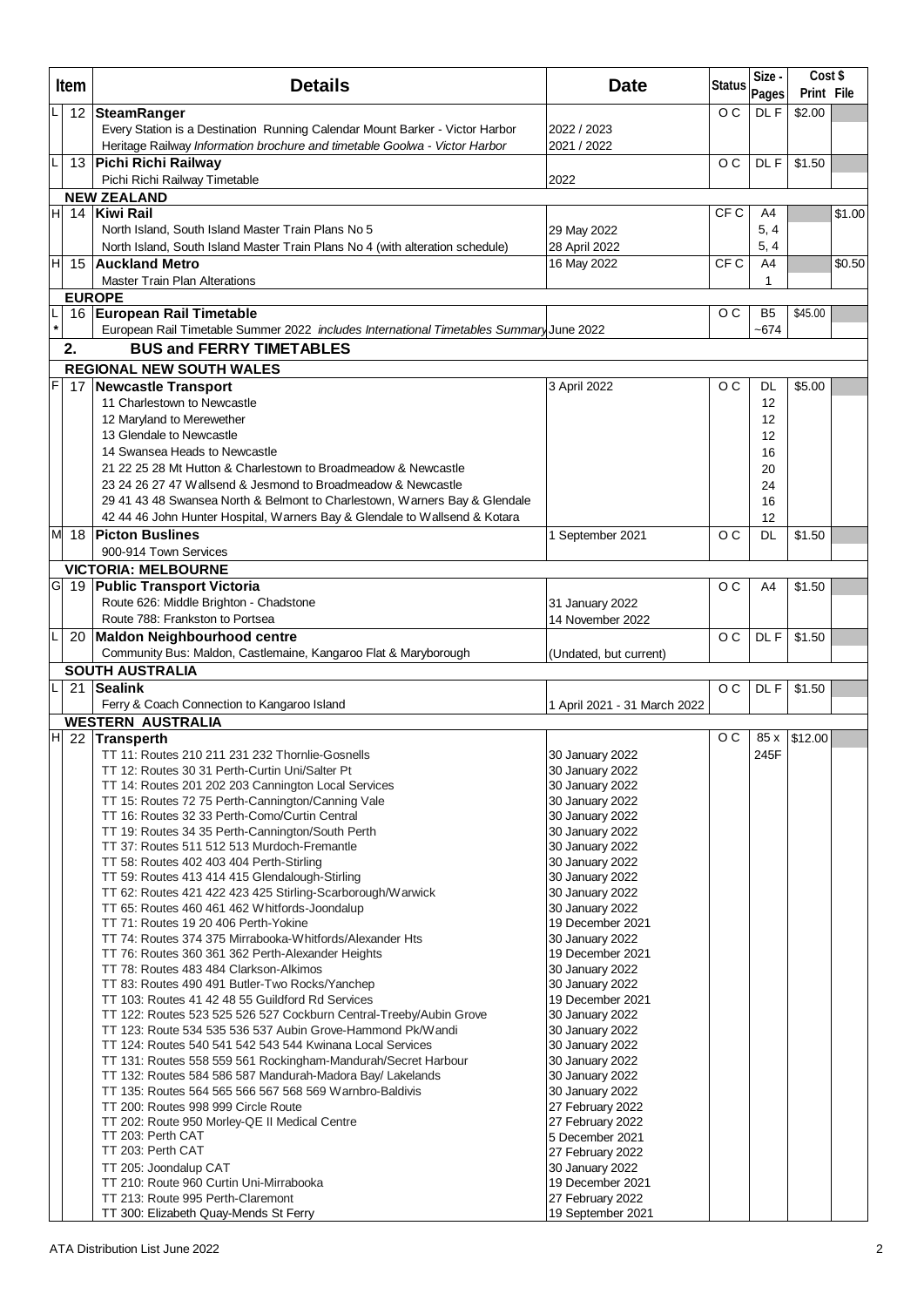|                    | Item     | <b>Details</b>                                                                                  | <b>Date</b>                | <b>Status</b>   | Size -               | Cost \$<br>Print File |                  |
|--------------------|----------|-------------------------------------------------------------------------------------------------|----------------------------|-----------------|----------------------|-----------------------|------------------|
|                    | 3.       | <b>AIRLINE TIMETABLES</b>                                                                       |                            |                 | Pages                |                       |                  |
|                    |          | <b>AUSTRALIA</b>                                                                                |                            |                 |                      |                       |                  |
|                    | 23       | <b>Darwin International Airport</b>                                                             |                            | CF C            | A4                   |                       | \$0.50           |
|                    |          | <b>Flight Schedule</b>                                                                          | June 2022                  |                 | 14                   |                       |                  |
| L                  |          | 24 Alice Springs Airport                                                                        |                            | CF C            | A4                   |                       | \$0.50           |
| L                  |          | <b>Flight Schedule</b>                                                                          | 23 May 2022                | CF <sub>C</sub> | $\overline{2}$<br>A4 |                       |                  |
|                    | 25       | <b>Perth Airport</b><br><b>International Flight Schedule</b>                                    | June 2022                  |                 | 7                    |                       | \$0.50           |
|                    | 4.       | <b>MAPS, GUIDES and BROCHURES</b>                                                               |                            |                 |                      |                       |                  |
|                    |          | <b>NEW SOUTH WALES</b>                                                                          |                            |                 |                      |                       |                  |
| F                  | 26       | <b>Newcastle Transport</b>                                                                      | 3 April 2022               | $\circ$ $\circ$ | DL F                 | \$1.50                |                  |
|                    |          | <b>Network Guide</b>                                                                            |                            |                 |                      |                       |                  |
|                    | 27       | <b>VICTORIA</b><br>V/Line                                                                       |                            | CF C            | A4                   | \$3.00                | \$1.50           |
|                    |          | Track diagrams Marshall 10/21                                                                   | 16 May 2022                |                 |                      |                       |                  |
|                    |          | Track diagrams Waurn Ponds 66/21                                                                | 16 May 2022                |                 |                      |                       |                  |
|                    |          | Track diagrams Moriac to Winchelsea 78/20                                                       | 16 May 2022                |                 |                      |                       |                  |
|                    |          | Track diagrams Birregurra to Colac 72/20                                                        | 16 May 2022                |                 |                      |                       |                  |
|                    |          | Track diagrams Watergardens to Clarkfield 25/22                                                 | 5 May 2022                 |                 |                      |                       |                  |
|                    |          | Track diagrams Seymour 26/22                                                                    | 22 April 2022              |                 |                      |                       |                  |
|                    |          | Track Diagrams Mangalore to Nagambie 30/22                                                      | 22 April 2022              |                 |                      |                       |                  |
|                    |          | Track Diagrams Murchison East to Toolamba 28/22                                                 | 22 April 2022              |                 |                      |                       |                  |
|                    |          | Track Diagrams Mooroopna to Shepparton 36/22                                                    | 22 April 2022              |                 |                      |                       |                  |
| L                  | 28       | <b>Metro</b>                                                                                    |                            | CF <sub>C</sub> | A <sub>4</sub>       | \$1.50                | \$0.50           |
|                    |          | Track Diagrams Glenbervie to Somerton 07/22                                                     | 3 May 2022                 |                 |                      |                       |                  |
|                    |          | Track diagrams Albion to Broadmeadows 23/22                                                     | 29 April 2022              |                 |                      |                       |                  |
| L                  |          | Track Diagrams Northcote to Reservoir 05/22 includes single line Thornbury-Presto 12 April 2022 |                            |                 |                      |                       |                  |
|                    |          | <b>V/Line: Local Operating Procedures</b>                                                       |                            | CF <sub>C</sub> | A4                   |                       |                  |
|                    | 29       | 56: Waurn Ponds - Winchelsea - Warncoort                                                        | 21 May 2022                |                 | 13                   | \$3.00                | \$0.50<br>\$0.50 |
|                    | 30<br>31 | 64: Waurn Ponds                                                                                 | 21 May 2022<br>23 May 2022 |                 | 12<br>17             | \$3.00<br>\$3.00      | \$0.50           |
|                    | 32       | 73: Ballarat East Locomotive Depot<br>117: Bendigo - Local Movements                            | 19 April 2022              |                 | 13                   | \$3.00                | \$0.50           |
|                    | 33       | 131: Train Order Territory                                                                      | 21 May 2022                |                 | 14                   | \$3.00                | \$0.50           |
|                    | 34       | 133: Axle Counter Operated Level Crossings: Local Resets                                        | 4 May 2022                 |                 | 10                   | \$2.50                | \$0.50           |
|                    | 35       | 135: Use of Track Warrants                                                                      | 23 May 2022                |                 | 37                   | \$4.00                | \$0.50           |
| M                  | 36       | <b>Yarra Trams Route Guides</b>                                                                 |                            | O <sub>C</sub>  | DL F                 | \$1.50                |                  |
|                    |          | Set D - Routes 48, 70, 75, 78, 109                                                              | October 2021 (Effective 19 |                 |                      |                       |                  |
|                    |          | Set F - Routes 12, 30, 35, 96                                                                   | December 2021)             |                 |                      |                       |                  |
| L                  |          | 37 City of Greater Bendigo                                                                      |                            | $\circ$ $\circ$ | DL F                 | \$1.50                |                  |
|                    |          | O'Keefe Rail Trail Bendigo - Heathcote                                                          | (Undated, but current)     |                 |                      |                       |                  |
|                    | 38       | <b>Murray to Mountains</b>                                                                      |                            | O <sub>C</sub>  | DL F                 | \$1.50                |                  |
|                    |          | Murray to Mountains Rail Trail Wangaratta to Bright                                             | (Undated, but current)     |                 |                      |                       |                  |
| L                  | 39       | Kerrisdale Mountain Railway                                                                     |                            | $\circ$ $\circ$ | DL F                 | \$1.50                |                  |
|                    |          | Kerrisdale Mountain Railway & Museum                                                            | (Undated, but current)     |                 |                      |                       |                  |
| L                  | 40       | <b>SOUTH AUSTRALIA</b><br><b>National Railway Museum</b>                                        |                            | o c             | DL F                 | \$1.50                |                  |
|                    |          | National Railway Museum Port Adelaide                                                           | (Undated, but current)     |                 |                      |                       |                  |
| L                  | 41       | <b>Tramway Museum</b>                                                                           |                            | o c             | DL F                 | \$1.50                |                  |
|                    |          | The Tramway Museum St Kilda: Your ticket for a ride into history                                | (Undated, but current)     |                 |                      |                       |                  |
|                    |          | <b>WESTERN AUSTRALIA</b>                                                                        |                            |                 |                      |                       |                  |
| H                  |          | 42 Transperth                                                                                   | January 2022               | O <sub>C</sub>  | 85x                  | \$2.50                |                  |
|                    |          | <b>Tickets and Fares Guide</b>                                                                  |                            |                 | 245F                 |                       |                  |
| H                  | 43       | <b>Metronet</b>                                                                                 | 26 Dec 2021 - 14 Jan 2022  | O NC            | 85x                  | \$2.50                |                  |
|                    |          | Mandurah Line Shutdown                                                                          |                            |                 | 245F                 |                       |                  |
|                    | 5.       | <b>PROMOTIONS, REPORTS</b>                                                                      |                            |                 |                      |                       |                  |
| L                  |          | <b>Motive Power Publications</b>                                                                |                            | O <sub>C</sub>  | A4                   |                       |                  |
| $\star$            | 44       | <b>Motive Power</b> Magazine Issue 139                                                          | January/ February 2022     |                 | 82                   | \$6.00                |                  |
| $^{\ast}$          | 45       | Motive Power Magazine Issue 138                                                                 | November / December 2021   |                 | 82                   | \$6.00                |                  |
| L                  |          | <b>Victorian Rail Publishing</b>                                                                |                            | O NC            | A4                   |                       |                  |
| $\pmb{\ast}$       | 46       | <b>Newsrail</b> Magazine The Noojee Line                                                        | March 2022 50:3            |                 | 36                   | \$4.50                |                  |
| $\star$            | 47       | <b>Newsrail Magazine Warragul Reminiscences</b>                                                 | February 2022 50:2         |                 | 36                   | \$4.50                |                  |
| $\star$<br>$\star$ | 48       | Newsrail Magazine Land development along the Caulfield Line in the 20s and 30s                  | January 2022 50:1          |                 | 36                   | \$4.50                |                  |
| *                  | 49       | <b>Newsrail</b> Magazine Bittern to Red Hill line in 1939                                       | December 2021 49:12        |                 | 36                   | \$4.50                |                  |
| L                  | 50<br>51 | <b>Newsrail</b> Magazine Bittern to Red Hill line centenary<br><b>Metro Melbourne</b>           | November 2021 49:11        | $\circ$ $\circ$ | 40                   | \$4.50<br>\$1.50      |                  |
|                    |          | Metro PTV keyring From promotion at new North Williamstown Station                              | May 2022                   |                 |                      |                       |                  |
|                    |          |                                                                                                 |                            |                 |                      |                       |                  |